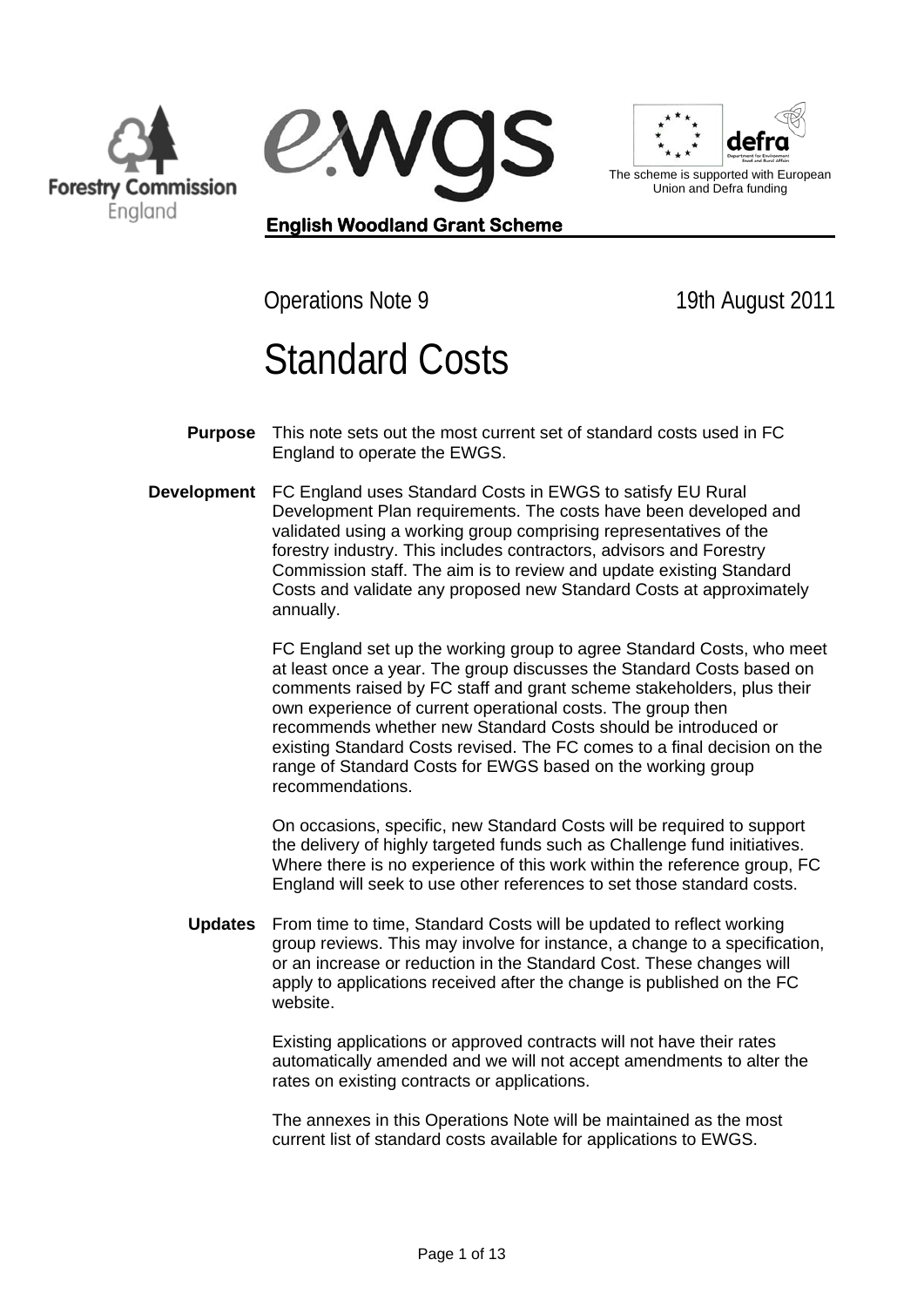- **Principles** Some guiding principles were agreed with the working group from the outset of EWGS:
	- a) '*Typical' costs* It is not possible to draw up a list to meet every conceivable local situation. Therefore Standard Costs reflect an average figure for the country, with the acceptance that there will be some 'winners and losers' across the country. The costs should reflect a typical situation for the majority of circumstances  $($   $\sim$  75% or more). Where costs had a wide range due to clear variables e.g. clearing small vs. big Rhododendron, then a separate cost is agreed.
	- b) *Outcome focus* Funding through EWGS is to provide desired outcomes. Operations and any associated standard costs will be supported on this basis and in line with good practice to achieve those outcomes. For example, support for forest roads is on the basis of what kind vehicles will use it.
	- c) *Specification*  Set against the outcome focus, for the purposes of good contract management/control we have to set out clearly what we are buying for each cost.
	- d) *Fit for purpose* The specifications meet good practice guidelines and are designed to meet the desired outcome.
	- e) *Best Value* The standard costs are realistic costs based on the above principles. If an applicant wishes to deliver a specification in excess of the good practice guidelines, the FC will still only pay on the basis of a 'fit for purpose' specification.
	- f) *Supervision*  Supervision/management costs can be applied where significant additional time or skill is required to ensure the operation is completed correctly. This will be applied using Agent hourly rates (operation code L2), normally up to a maximum of 10% of the operational cost. Occasionally we may accept up to 20% supervision for highly sensitive operations e.g. for a potentially damaging operation on a sensitive site such as a SSSI woodland.
	- **Use** Standard costs are, by their nature, an average cost for the specified work and they do not purport to reflect the costs that may be incurred in every situation. Standard Costs are multiplied by the rate of contribution (percentage contribution) to derive a fixed grant.

e.g. 80% SSSI WIG support for restoration coppicing (V9) with a standard cost of £1800/Ha means the FC will offer 80% x £1800/Ha = £1440/Ha.

This rate of grant for specified work is not negotiable on a case by case basis.

The list of costs in Annex 1 indicates which grant the operation is most likely to be used for. The most common usage of individual Standard Costs are for Woodland Improvement Grant applications. For Woodland Management Grant they have been used to model typical situations but applicants may wish to use them to confirm they are proposing sufficient work to justify the grant.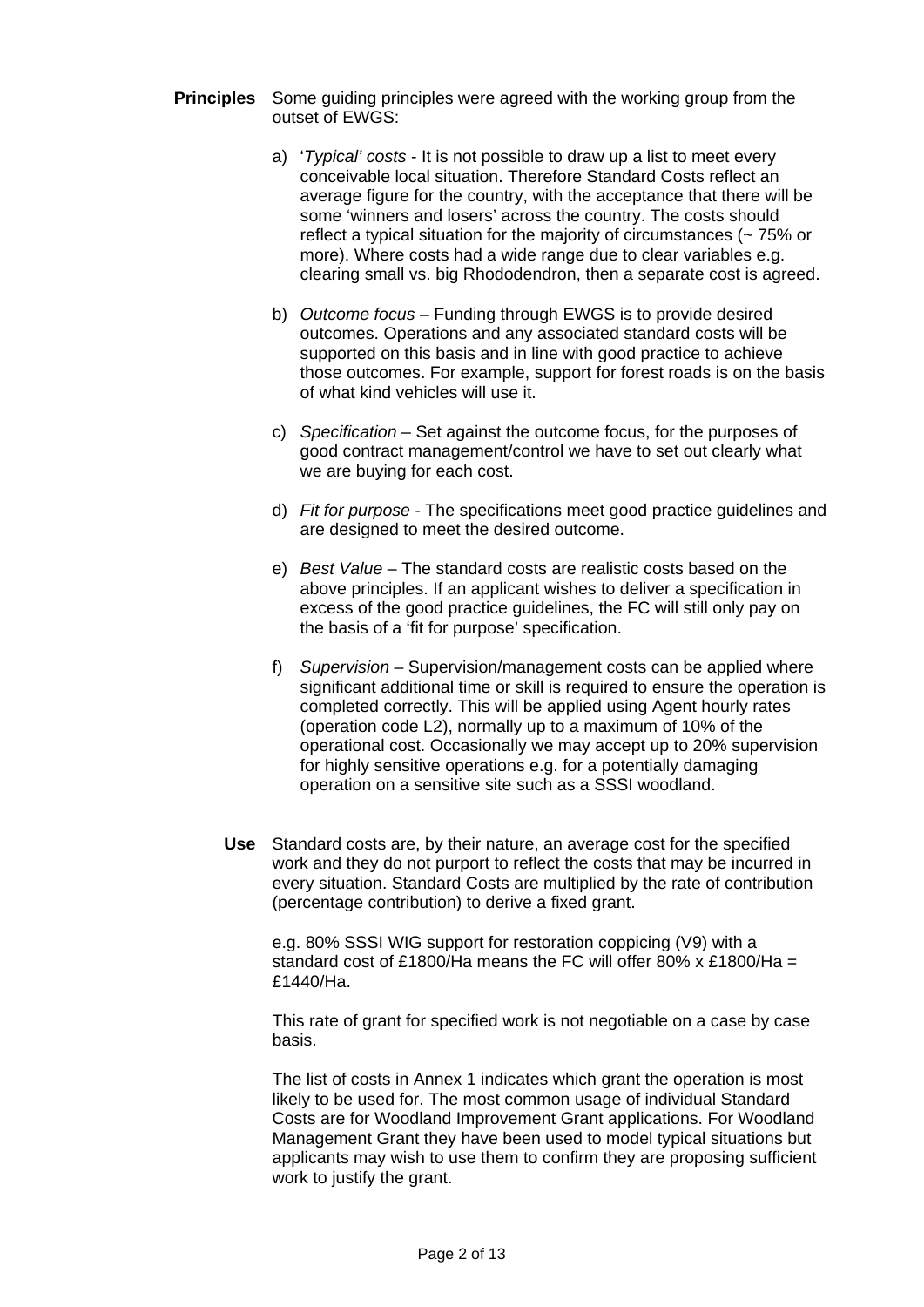In the cases of Woodland Creation Grant and Woodland Regeneration Grant, they have been used by the FC for cost modelling to develop the per hectare rate for typical tree establishment circumstances. These models form an essential part of the EU approval process that ensures we receive European funding to supplement Treasury funding. The standard costs are built into Woodland Creation and Regeneration Grant so applicants should not use these operations in WIG operations.

On occasion, the list of costs may be used to form the basis of other grant support, by explaining how these operations may be used in special circumstances. For example, Operations Note 12 explains how various operations from this Note can be used to support deer management under EWGS.

Any income received as part of an operation that we are funding must be accounted for. For example, harvesting operations must be based on the operational cost, minus the timber income from the operation. In order to account for this in grant applications, the code "X100" should be used to deduct the income.

- **Specification** Standard costs cannot to be used to fund work that is significantly different to the published specification. The published specification will be the **minimum specification** for the rate of grant.
- **Further Advice** The EWGS website [www.forestry.gov.uk/ewgs](http://www.forestry.gov.uk/ewgs) contains all the information needed to apply for grant support. If you do not have access to the internet, you can request any of the information from your [local](http://www.forestry.gov.uk/pdf/eng-regional-directory.pdf/$FILE/eng-regional-directory.pdf)  [Forestry Commission office.](http://www.forestry.gov.uk/pdf/eng-regional-directory.pdf/$FILE/eng-regional-directory.pdf)

We recommend getting professional advice on woodland management and grants. A list of national and regional professional organisations is available at www.forestry.gov.uk/england-advice or from your local FC office.

| Versions | Version 1.0                | issued Dec 2005                                                                                                                                                     |
|----------|----------------------------|---------------------------------------------------------------------------------------------------------------------------------------------------------------------|
|          | Version 2.0 & 2.1          | issued May 2006 – new and revised operations / costs introduced<br>following working group review                                                                   |
|          | Version 2.2.               | issued Aug 2006 – minor clarification                                                                                                                               |
|          | Version 2.3                | issued Oct 2007 – more detail on the standard cost principles; new and<br>revised operations / costs introduced following working group review                      |
|          | Version 2.4                | issued $1st$ June 2008 – updated with new header; no standard cost<br>changes                                                                                       |
|          | Version 3.0 & 3.1          | issued 1 <sup>st</sup> March 2009 – significant standard cost changes and a few new<br>operations added; minor correction re litter picking, which is funded via L1 |
|          | Version 3.2 & 3.3          | issued May 2009 – amendments allowed for contracts approved after 15 <sup>th</sup><br>Oct 07; inclusion of bird boxes, hedges, pollarding, ponds                    |
|          | Version 4.0                | issued May 2010 – accounting for income; updated costs, notably some<br>recreation furniture. Changes are in blue in the annex                                      |
|          | Version 4.1<br>Version 4.2 | issued July - minor changes to adjust gendered language<br>issued August 2011 – Removal of Roading codes.                                                           |
|          |                            |                                                                                                                                                                     |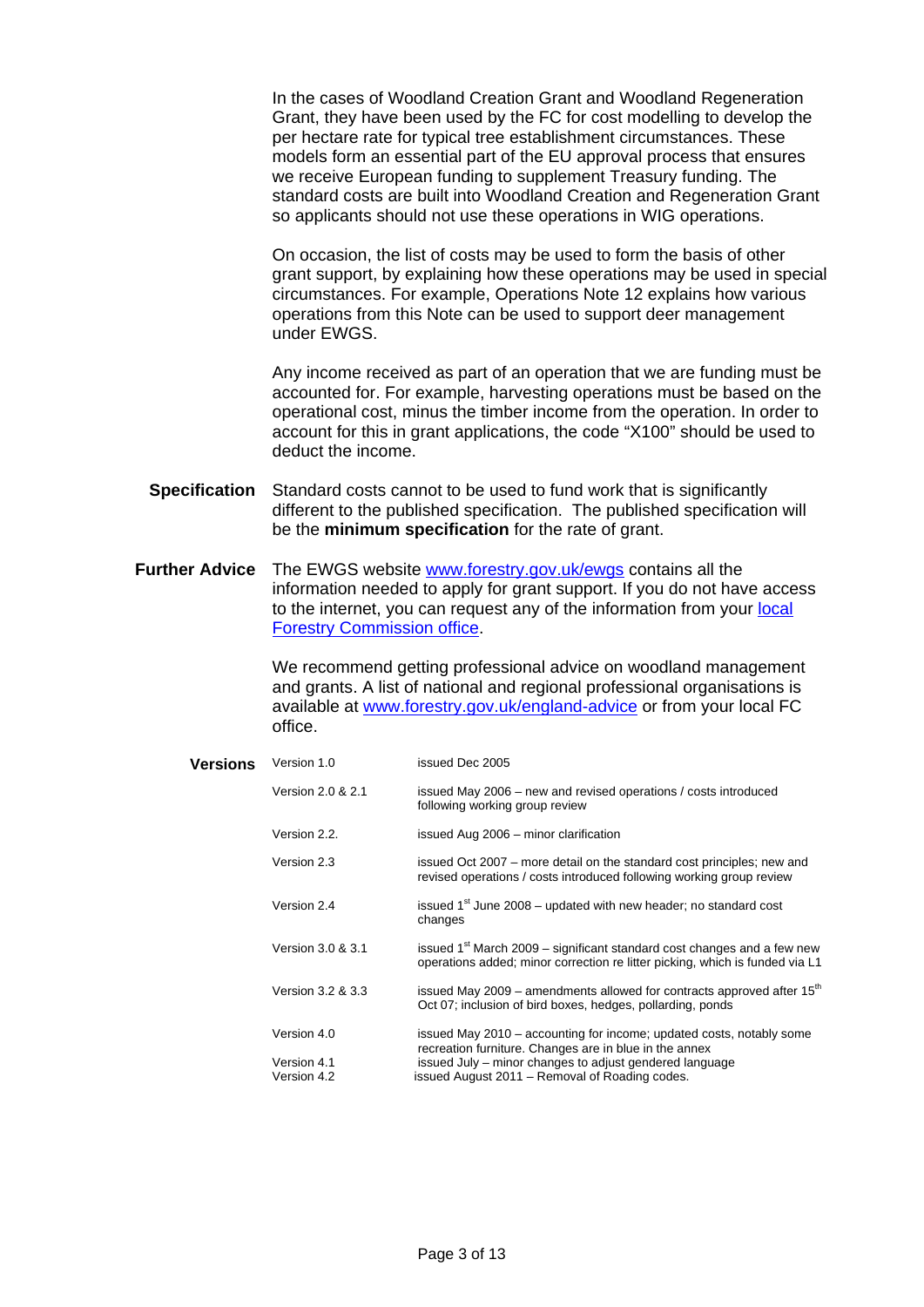## Annex 1: List of current standard costs for applicants to use in applications

|                | Public Access                                    |                                                                                                                  | Current Unit / rate |           | EWGS grant most likely to be used |                   |                      |               |            |  |
|----------------|--------------------------------------------------|------------------------------------------------------------------------------------------------------------------|---------------------|-----------|-----------------------------------|-------------------|----------------------|---------------|------------|--|
|                | Activity                                         | Specification                                                                                                    | Units               | Cost      | <b>WIG</b><br>SSSI                | <b>WIG</b><br>bio | <b>WIG</b><br>access | WIG Red<br>sq | <b>WMG</b> |  |
| A <sub>1</sub> | All ability footpath<br>construction - dry sites | Dry site, cut and fill 1.2 m wide, 125mm depth including<br>shallow drain. Materials and labour                  | metre               | £30.00    |                                   |                   |                      |               |            |  |
| A2             | All ability footpath<br>construction - wet sites | heavy use or wet or steep site, dig foundation 2.0m<br>wide metalled to all abilities, standard walls drainage   | metre               | £ 35.00   |                                   |                   | Y                    |               |            |  |
| A <sub>3</sub> | Access gap                                       | Create ungated access gap with posts at sides and a<br>level threshold surface                                   | each                | £45.00    |                                   |                   | Y                    |               |            |  |
| A4             | Kissing gate - all ability                       | All ability use. Constructed and installed to conform with<br>relevant British Standards                         | each                | £380.00   |                                   |                   | Y                    |               |            |  |
| A <sub>5</sub> |                                                  | Kissing gate - pedestrian Pedestrian use. Constructed and installed to conform<br>with relevant British Standard | each                | £300.00   |                                   |                   | Y                    |               |            |  |
| A <sub>6</sub> | <b>Stile</b>                                     | Timber stile conforming to the relevant British Standard                                                         | each                | £125.00   |                                   |                   | Y                    |               |            |  |
| A7             | Dog gate                                         | Access through fence for dogs                                                                                    | each                | £55.00    |                                   |                   | Υ                    |               |            |  |
| A <sub>8</sub> | Post & disk waymarker                            | Treated softwood post and paint/disk marking                                                                     | each                | £30.00    |                                   |                   | Y                    |               |            |  |
| A <sub>9</sub> | Routed waymarker                                 | 3" x 3" square sawn hardwood + routed                                                                            | each                | £60.00    |                                   |                   | Y                    |               |            |  |
| A10            | Interpretation boards                            | A1 - detailed on coloured plastic in hardwood/treated<br>softwood frame. Weather proof. Durability 10years       | each                | £1,200.00 |                                   |                   | Y                    |               |            |  |
| A11            | Notice boards - without<br>interpretative signs  | 600 x 1200 x 45mm. Weather proof. Durability 10years                                                             | each                | £350.00   |                                   |                   | Y                    |               |            |  |
|                | A12   A4 Leaflets                                | A4 - single colour, including design and printing                                                                | per 500             | £500.00   |                                   |                   | Y                    |               |            |  |
|                | A13 A3 Leaflets                                  | A3 - single colour, including design and printing                                                                | per 500             | £700.00   |                                   |                   | Y                    |               |            |  |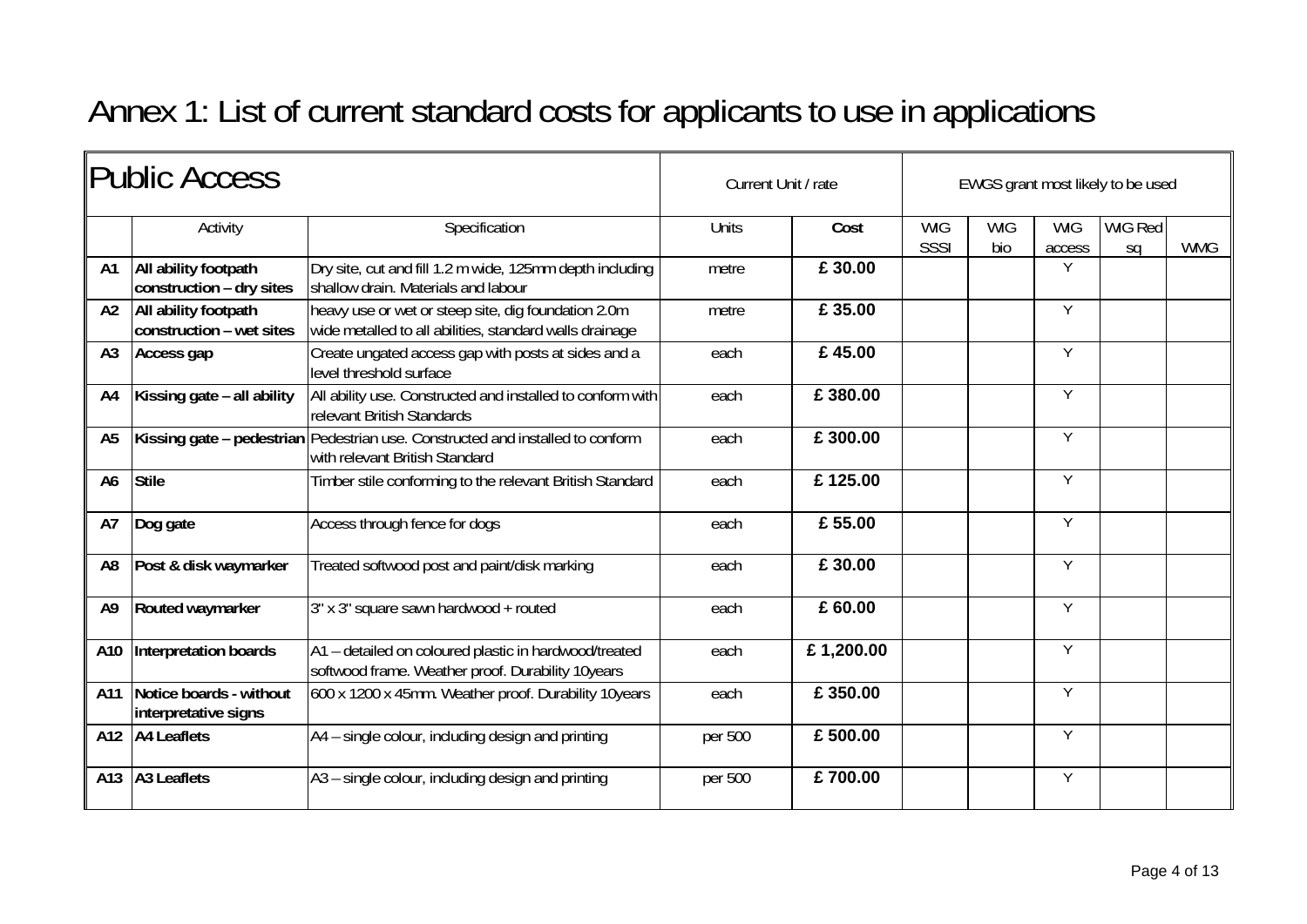|     | Public Access continued       |                                                                                                                                                                                                                                                                                                                                                                                     | Current Unit / rate |                              | EWGS grant most likely to be used |                   |                      |                      |                |  |
|-----|-------------------------------|-------------------------------------------------------------------------------------------------------------------------------------------------------------------------------------------------------------------------------------------------------------------------------------------------------------------------------------------------------------------------------------|---------------------|------------------------------|-----------------------------------|-------------------|----------------------|----------------------|----------------|--|
|     | Activity                      | Specification                                                                                                                                                                                                                                                                                                                                                                       | Unit                | Cost                         | <b>WIG</b><br>SSSI                | <b>WIG</b><br>bio | <b>WIG</b><br>access | <b>WIG</b><br>Red sq | <b>WMG</b>     |  |
| A14 | Picnic bench with table       | Treated softwood - materials & installation (table<br>1750mm x 740mm, height 770mm, bench 440mm high,<br>1750mm long) durability 10years.                                                                                                                                                                                                                                           | each                | £530.00                      |                                   |                   | Y                    |                      |                |  |
| A15 | Bench with backrest           | Treated softwood, bolted construction. 440mm high<br>1750mm long. All materials & installation                                                                                                                                                                                                                                                                                      | each                | £410.00                      |                                   |                   | Y                    |                      |                |  |
| A16 | Bench                         | Simple design, treated softwood - materials &<br>installation (440mm high, 1750mm long)                                                                                                                                                                                                                                                                                             | each                | £165.00                      |                                   |                   | Y                    |                      |                |  |
| A17 | Footbridge                    | Timber frame with steel beams - non slip surface.<br>Span > 3.5m; requires hand rails                                                                                                                                                                                                                                                                                               | metre               | £750.00                      |                                   |                   | Y                    |                      |                |  |
| A18 | Safety inspection             | Inspection includes assessment of facilities e.g.<br>condition of paths and gates, tree safety inspection                                                                                                                                                                                                                                                                           | visit               | Agent's<br>hourly rate       |                                   |                   | Y                    |                      | $\overline{Y}$ |  |
| A20 | A19 & Litter Picking          | Amount of time required to keep site litter free to be<br>agreed on case by case basis                                                                                                                                                                                                                                                                                              |                     | <b>Use labour</b><br>rate L1 |                                   |                   | Y                    |                      | Y              |  |
| A21 | $\sqrt{\frac{1}{1}}$ Brashing | Manual brashing for access areas                                                                                                                                                                                                                                                                                                                                                    | hectare             | £300.00                      |                                   |                   | Y                    |                      | Y              |  |
| A22 | Small car park                | Small car park (up to about 10 cars) A22 Excavate to<br>300mm depth and fill to 150mm with clean hardcore.<br>Surface with minimum 150mm of new hardcore (Type<br>1) with topping of fines to bind surface. Each parking<br>bay requires 5m x 3m, plus turning space (1.5 x car<br>length). Can also be used to create stacking areas<br>where a similar specification is required. | Square metre        | £ 20.00                      |                                   |                   | Y                    |                      |                |  |
| A23 | Disabled parking bays         | Tarmac, delineated bays and additional signage, in<br>addition to small car park (A22)                                                                                                                                                                                                                                                                                              | per bay             | £ 220.00                     |                                   |                   | Y                    |                      |                |  |
| A24 | Amenity Post & rail fence     |                                                                                                                                                                                                                                                                                                                                                                                     | metre               | £18.00                       |                                   |                   | Y                    |                      |                |  |
| A25 | <b>Bridleway Gate</b>         | Gate with handle allowing easy opening for riders                                                                                                                                                                                                                                                                                                                                   | each                | £350.00                      |                                   |                   | Y                    |                      |                |  |
| A26 | <b>Horse Gate</b>             | Field Gate where central section is lowered, allowing<br>horses to step over it for access; light duty spec                                                                                                                                                                                                                                                                         | each                | £400.00                      |                                   |                   | Y                    |                      |                |  |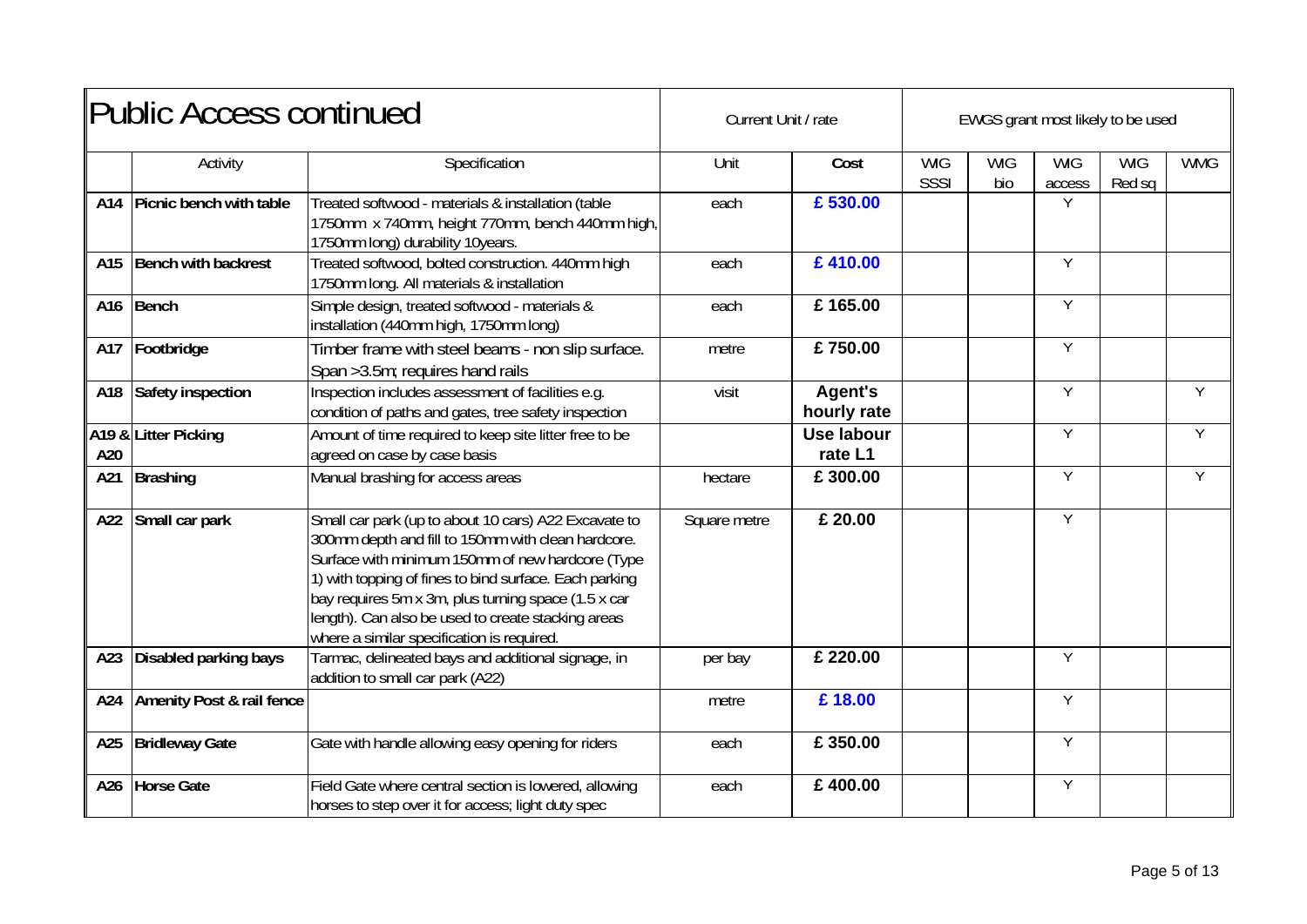| Public Access continued |                                           | Current Unit / rate                                                                             |          | EWGS grant most likely to be used |             |                   |                      |                      |     |
|-------------------------|-------------------------------------------|-------------------------------------------------------------------------------------------------|----------|-----------------------------------|-------------|-------------------|----------------------|----------------------|-----|
|                         | Activity                                  | Specification                                                                                   | Unit     | Cost                              | WIG<br>SSSI | <b>WIG</b><br>bio | <b>WIG</b><br>access | <b>WIG</b><br>Red sq | WMG |
| A27                     | Motorbike restriction<br><b>Ibarriers</b> | Barriers that enable access on foot but prevents access<br>by motorbike                         | each     | £350.00                           |             |                   |                      |                      |     |
| A28                     | <b>Footpath steps</b>                     | Timber with max riser height 165mm, tread width max<br>300mm, normal max overall rise of 2000mm | Per step | £50.00                            |             |                   |                      |                      |     |

| Biodiversity   |                     | Current Unit / rate                                                                                    |              | EWGS grant most likely to be used |      |            |            |         |     |
|----------------|---------------------|--------------------------------------------------------------------------------------------------------|--------------|-----------------------------------|------|------------|------------|---------|-----|
|                | Activity            | Specification                                                                                          | <b>Units</b> | Cost                              | WIG  | <b>WIG</b> | <b>WIG</b> | WIG Red |     |
|                |                     |                                                                                                        |              |                                   | SSSI | bio        | access     | sq      | WMG |
| B <sub>1</sub> | Small pond creation | Normally with a maximum depth of 60cm and less than<br>25 square metres                                | square metre | £3.00                             |      |            |            |         |     |
| B <sub>2</sub> | <b>Bird Box</b>     | Supply and install Wood/concrete construction boxes;<br>general purpose with 32mm hole or open fronted | each         | £25.00                            |      |            |            |         |     |
|                |                     |                                                                                                        |              |                                   |      |            |            |         |     |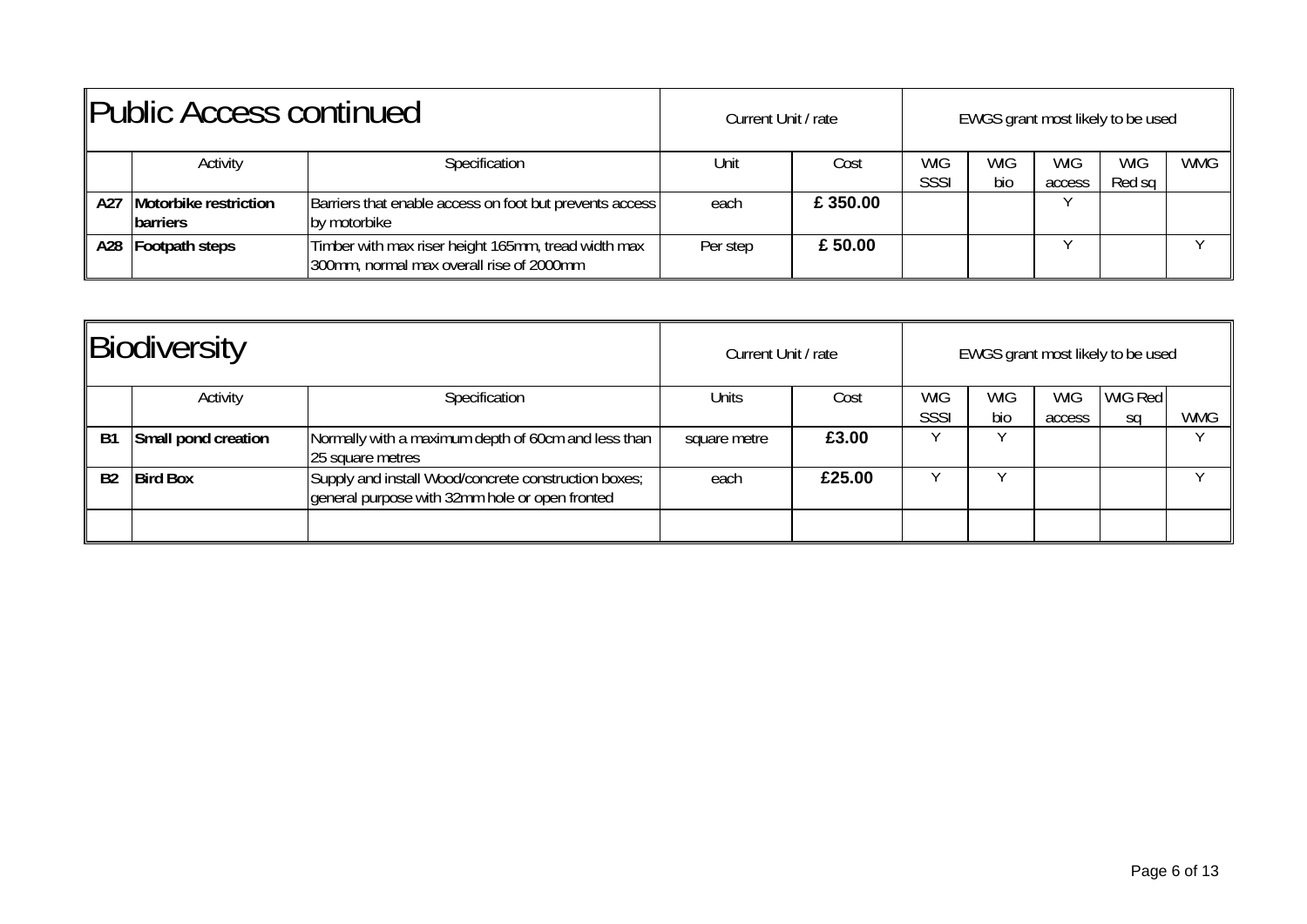|                | Mammal Management         |                                                                                                                                                                                               | Current Unit / rate |         | EWGS grant most likely to be used |                   |                      |               |            |  |
|----------------|---------------------------|-----------------------------------------------------------------------------------------------------------------------------------------------------------------------------------------------|---------------------|---------|-----------------------------------|-------------------|----------------------|---------------|------------|--|
|                | Activity                  | Specification                                                                                                                                                                                 | <b>Units</b>        | Cost    | <b>WIG</b><br>SSSI                | <b>WIG</b><br>bio | <b>WIG</b><br>access | WIG Red<br>sq | <b>WMG</b> |  |
| C <sub>1</sub> | Squirrel hoppers          | FC Practice Note "Controlling grey squirrel damage to<br>woodland". Support will be given in accordance with the<br>FC England squirrel policy                                                | each                | £40.00  | Y                                 |                   |                      | Y             |            |  |
| C <sub>2</sub> | <b>Hopper Maintenance</b> | To inc min fortnightly visits, bait, wheat and warfarin.<br>Record sheets should be made available if required.<br>Support will be given in accordance with the FC<br>England squirrel policy | season/hopper       | £80.00  |                                   |                   |                      |               | Y          |  |
| C <sub>3</sub> | Squirrel cage trap        | FC Practice Note "Controlling grey squirrel damage to<br>woodland". Support will be given in accordance with the<br>FC England squirrel policy                                                | each                | £35.00  | Y                                 | Y                 |                      | Y             |            |  |
| C <sub>4</sub> | Cage trap maintenance     | Minimum of one daily visit to each cage to despatch<br>and reset. Cost is per trap per season                                                                                                 | each                | £130.00 |                                   |                   |                      | Y             | Y          |  |
| C <sub>5</sub> | Squirrel blood tests      | Single use squirrel pox testing kits                                                                                                                                                          | 10                  | £12.00  |                                   |                   |                      | Y             |            |  |
| C <sub>6</sub> | Deer high seat            | Portable, free standing in galvanised tubular or box<br>section steel                                                                                                                         | each                | £350.00 | Y                                 | Υ                 |                      |               |            |  |
| C <sub>7</sub> | scale                     | Deer control at landscape Population control / management at landscape /<br>national scale                                                                                                    | Hectare             | £6.00   |                                   |                   |                      |               | Y          |  |
|                |                           |                                                                                                                                                                                               |                     |         |                                   |                   |                      |               |            |  |

|    | <b>Tree Establishment</b> |                                                                                        | Current Unit / rate |          | EWGS grant most likely to be used |                   |                      |                      |            |  |
|----|---------------------------|----------------------------------------------------------------------------------------|---------------------|----------|-----------------------------------|-------------------|----------------------|----------------------|------------|--|
|    | Activity                  | Specification                                                                          | Unit                | Cost     | WIG<br>SSSI                       | <b>WIG</b><br>bio | <b>WIG</b><br>access | <b>WIG</b><br>Red sq | <b>WMG</b> |  |
| E4 | <b>shelter</b>            | <b>Supply and plant tree and</b> Tree $+1.2m$ tube $+$ treated softwood stake & labour | Per tree            | 3.00     |                                   |                   |                      |                      |            |  |
| E8 | Respacing                 | Natural Regeneration (2m spacing)                                                      | Hectare             | £1000.00 |                                   |                   |                      |                      |            |  |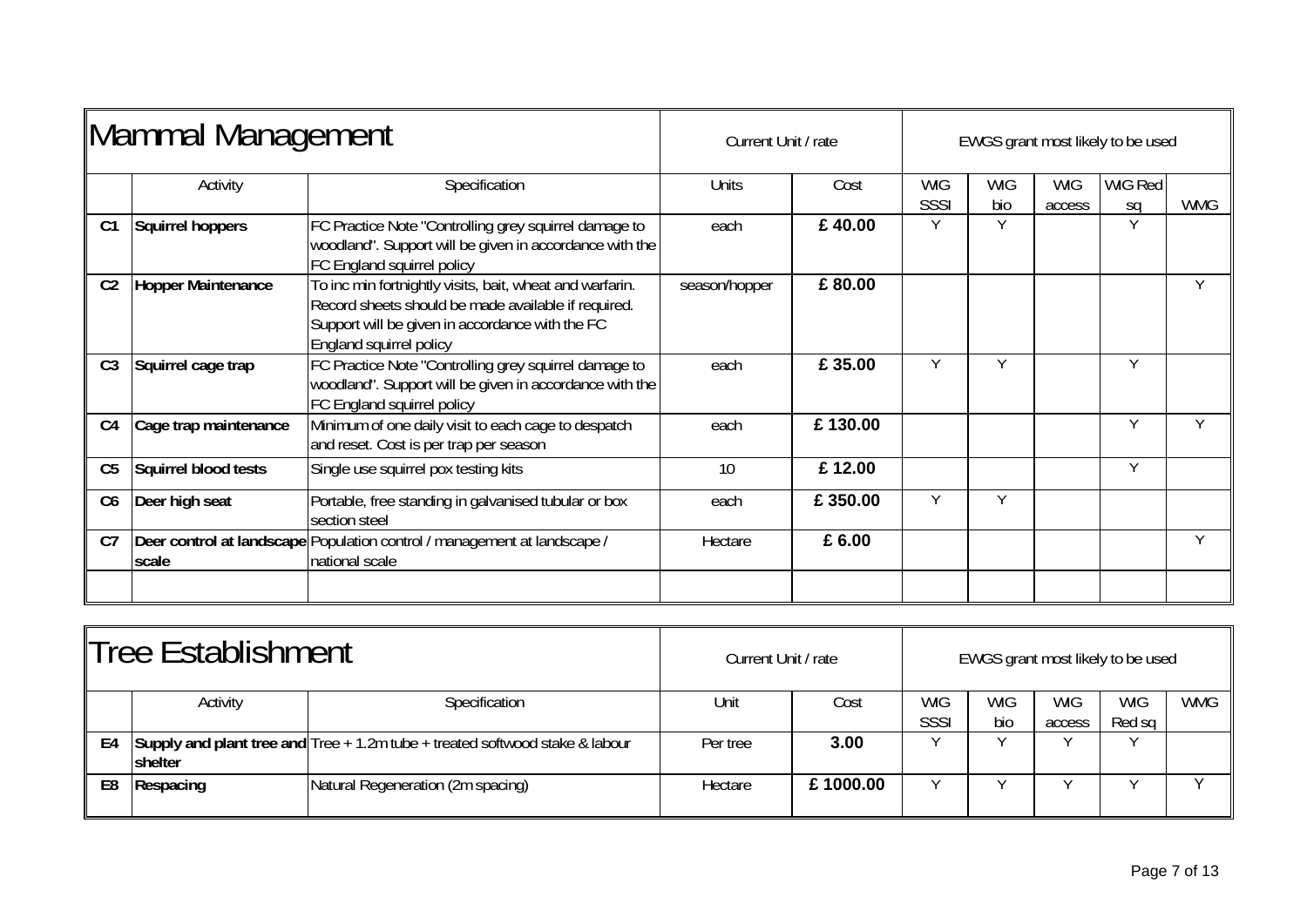|                  | Fencing                      |                                                                                                                                                         | Current unit / rate |          | EWGS grant most likely to be used |                   |                      |                      |            |  |
|------------------|------------------------------|---------------------------------------------------------------------------------------------------------------------------------------------------------|---------------------|----------|-----------------------------------|-------------------|----------------------|----------------------|------------|--|
|                  | Activity                     | Specification                                                                                                                                           | Unit                | Cost     | <b>WIG</b><br>SSSI                | <b>WIG</b><br>bio | <b>WIG</b><br>access | <b>WIG</b><br>Red sq | <b>WMG</b> |  |
| F <sub>1</sub>   | Stock fencing                | FC Bulletin 102 "Forest Fencing - Stakes at 3m centres<br>using C8/80/15 netting with two lines of barb. Can also<br>be used to stock proof stone walls | metre               | £4.50    | Y                                 | Y                 |                      |                      |            |  |
| F <sub>1</sub> a | <b>Stock fencing in SDAs</b> | as per F1 but for sites within Severely Disadvantaged<br>Areas and where site access is poor                                                            | metre               | £6.00    | Y                                 | Y                 |                      |                      |            |  |
| F <sub>2</sub>   | Stock & rabbit fencing       | FC Bulletin 102 "Forest Fencing" - As above plus<br>standard 18 gauge netting. Rabbit proof for min 10<br>years                                         | metre               | £7.20    | Y                                 | Y                 |                      |                      |            |  |
| F <sub>3</sub>   | Rabbit fencing               | FC Bulletin 102 "Forest Fencing" - Standard 18 gauge<br>netting, posts at 5m centres two line wires. Rabbit proof<br>for min 10years                    | metre               | £5.90    | Y                                 | Y                 |                      |                      |            |  |
| F4               | Deer fencing                 | FC Bulletin 102 "Forest Fencing" - Must be of a<br>specification suitable for the species being excluded<br>and deer proof for at least 10 years        | metre               | £7.80    | Y                                 | Y                 |                      |                      |            |  |
| F <sub>4</sub> a | Deer fencing in SDAs         | as per F4 but for sites within Severely Disadvantaged<br>Areas and site access is poor                                                                  | metre               | £10.00   | Y                                 | Y                 |                      |                      |            |  |
| F <sub>5</sub>   | Temporary deer fencing       | FC Practice Note 9 - temporary fencing. Costs takes<br>account of reuse                                                                                 | metre               | £5.20    | Y                                 | Y                 |                      |                      |            |  |
| F <sub>6</sub>   | Deer & rabbit fencing        | FC Bulletin 102 "Forest Fencing" - as above.                                                                                                            | metre               | £10.00   | Y                                 | Y                 |                      |                      |            |  |
| F7               | Deer gate                    | Vehicle access gate - swing type - 3m x 1.8m                                                                                                            | each                | £430.00  | Y                                 | Y                 |                      |                      |            |  |
| F <sub>8</sub>   | Hanging Watergate >5m        | FC Bulletin 102 "Forest Fencing" > 5m span                                                                                                              | each                | £350.00  | Y                                 | Y                 |                      |                      |            |  |
| F <sub>9</sub>   | Hanging Watergate <5m        | FC Bulletin 102 "Forest Fencing" <5m span                                                                                                               | each                | £ 200.00 | Y                                 | Y                 |                      |                      |            |  |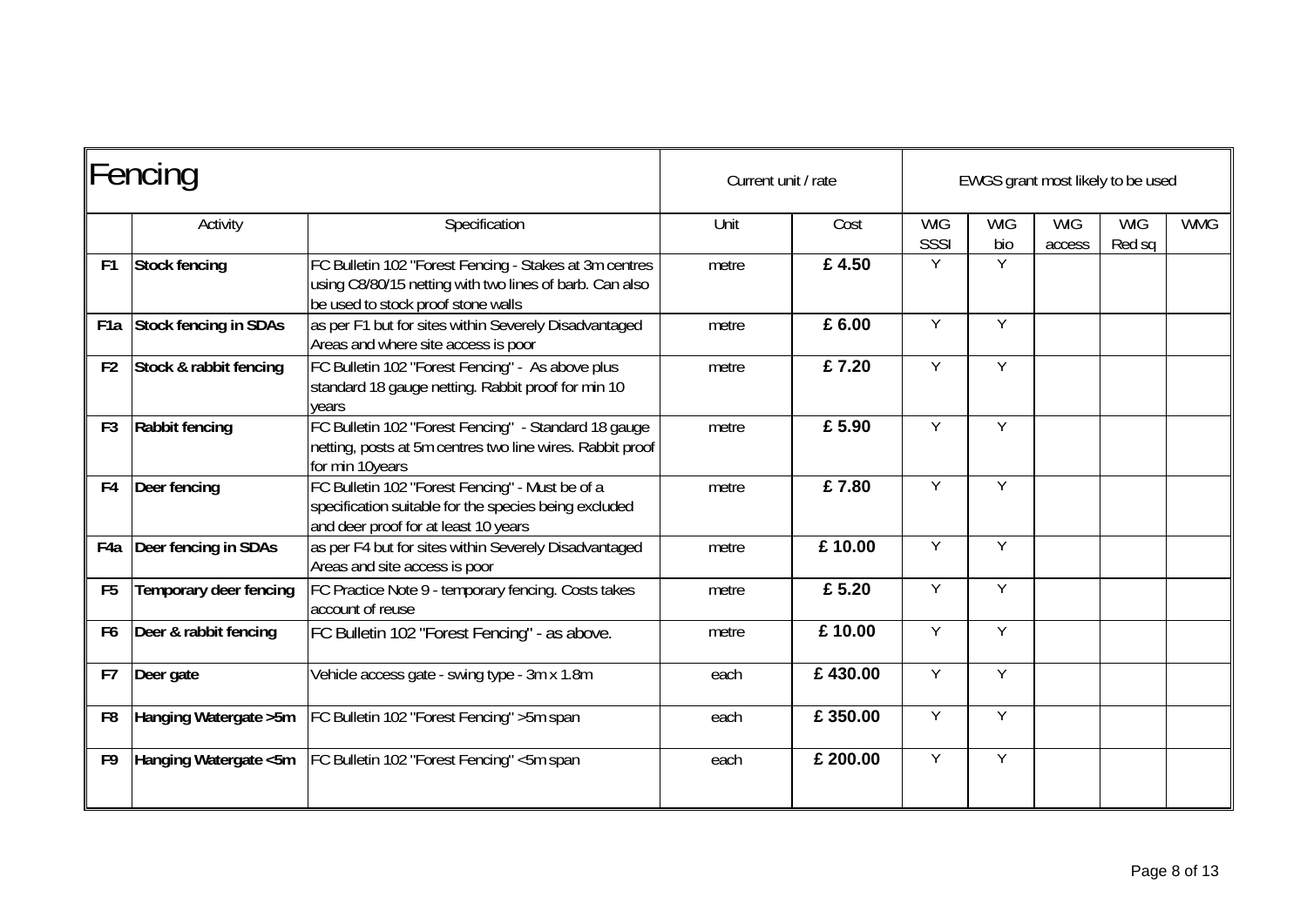|     | Activity                                 | Specification                                                                                     | Unit  | Cost    | <b>WIG</b> | WIG       | <b>WIG</b> | <b>WIG</b> | <b>WMG</b> |
|-----|------------------------------------------|---------------------------------------------------------------------------------------------------|-------|---------|------------|-----------|------------|------------|------------|
|     |                                          |                                                                                                   |       |         | SSSI       | bio       | access     | Red sq     |            |
| F10 | Field gate                               | British Standard - 12ft 5 bar treated soft wood                                                   | each  | £365.00 |            | $\vee$    |            |            |            |
| F11 | Badger gate                              | FC Bulletin 102 "Forest Fencing"                                                                  | each  | £50.00  | v          | $\vee$    |            |            |            |
|     | F12   Pole barrier (wood)                | Supply and fit the barrier including poles. Includes<br>labour & materials (treated timber)       | each  | £190.00 |            |           |            |            |            |
|     | F13 Pole barrier (metal)                 | Supply and fit the barrier including poles. Includes<br>labour & materials (metal pole and posts) | each  | £600.00 |            |           |            |            |            |
| F14 | Deer exclosure plot                      | 4m x 4m exclosure plot, using stock fence and rabbit<br>fence if necessary                        | each  | £130.00 | γ          | $\sqrt{}$ |            |            |            |
|     | F15 Stock proof stone wall<br>boundaries | Two lines of top wire to make a breach stone wall<br>stockproof                                   | metre | £2.60   |            | $\sqrt{}$ |            |            |            |
| F16 | Fence removal                            | Removing old fences                                                                               | metre | £0.50   |            |           |            |            |            |

|                | Harvesting               |                                                                                                                                                            | Current unit / rate |         | EWGS grant most likely to be used |                   |                      |                      |            |
|----------------|--------------------------|------------------------------------------------------------------------------------------------------------------------------------------------------------|---------------------|---------|-----------------------------------|-------------------|----------------------|----------------------|------------|
|                | Activity                 | Specification                                                                                                                                              | Unit                | Cost    | <b>WIG</b><br>SSSI                | <b>WIG</b><br>bio | <b>WIG</b><br>access | <b>WIG</b><br>Red sq | <b>WMG</b> |
| H1             |                          | Tree felling & conversion Thinning of small woodlands where the wood is small or<br>non-marketable. Fell, sned & cross cut (doesn't<br>account for income) | Hectare             | £600.00 | v                                 | $\vee$            |                      |                      |            |
| H <sub>2</sub> | <b>Timber extraction</b> | (doesn't account for income)                                                                                                                               | Hectare             | £350.00 |                                   | $\checkmark$      |                      |                      |            |
| H <sub>3</sub> | Skyline extraction       | Extraction where other methods are impossible and<br>removal of timber is required (doesn't account for<br>income)                                         | <b>Cubic Metre</b>  | £30.00  |                                   | v                 |                      |                      |            |
| N/A            | Timber stacking areas    | Use the small car park (A22) operation and cost for<br>similar specification work                                                                          | Square metre        | £ 20.00 |                                   |                   |                      |                      |            |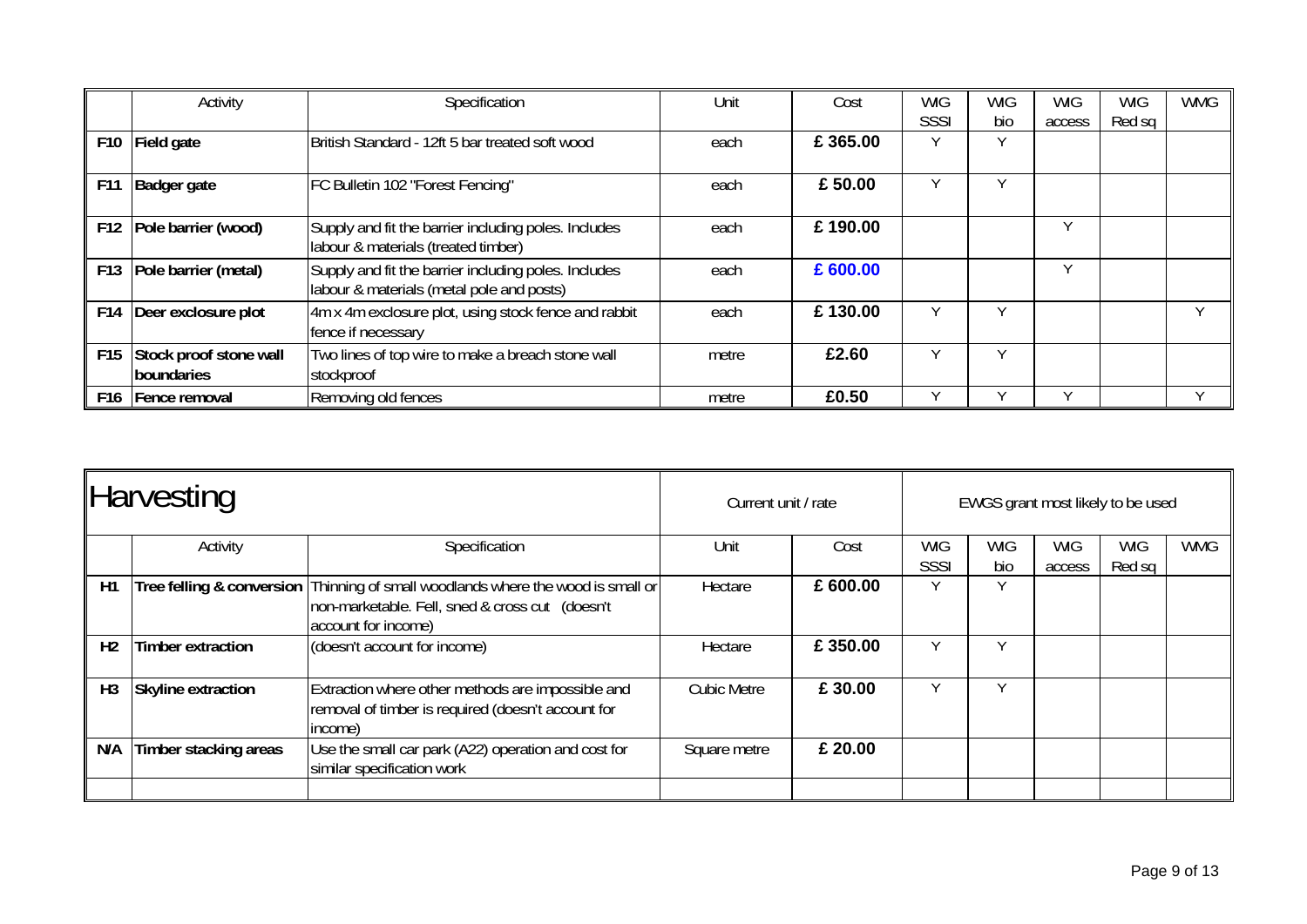|                | Labour and machinery           | Current Unit / rate                             |                                 | EWGS grant most likely to be used |                    |              |                      |                      |     |
|----------------|--------------------------------|-------------------------------------------------|---------------------------------|-----------------------------------|--------------------|--------------|----------------------|----------------------|-----|
|                | Activity                       | Specification                                   | Units                           | Cost                              | <b>WIG</b><br>SSSI | WIG<br>bio   | <b>WIG</b><br>access | <b>WIG Red</b><br>sq | WMG |
| L1             | <b>Forest Craftsperson</b>     |                                                 | per day                         | £150.00                           | $\sqrt{}$          | $\sqrt{}$    |                      | $\vee$               |     |
| L <sub>2</sub> | <b>Forestry Agent</b>          | Professionally qualified                        | per hour                        | £50.00                            | $\vee$             | $\vee$       |                      |                      |     |
| L <sub>3</sub> | Tree surgery team &<br>chipper | 2 man team                                      | per day                         | £500.00                           | $\vee$             | $\vee$       | V                    |                      |     |
| L4             | Tractor & chipper/flail        | Machine + operator                              | per day                         | £350.00                           | $\vee$             | $\checkmark$ | v                    |                      |     |
| L <sub>5</sub> | JCB hire & mini<br>excavator   | Machine + operator                              | hour                            | £30.00                            | $\sqrt{}$          | $\vee$       |                      |                      |     |
| L6             | 360 excavator                  | Machine + operator                              | hour                            | £40.00                            | $\sqrt{}$          | Y            |                      |                      |     |
| L <sub>7</sub> | Low loader                     | To deliver whatever heavy machinery is required | To drop off and<br>collect once | £350.00                           | $\vee$             | $\vee$       | $\vee$               | Y                    |     |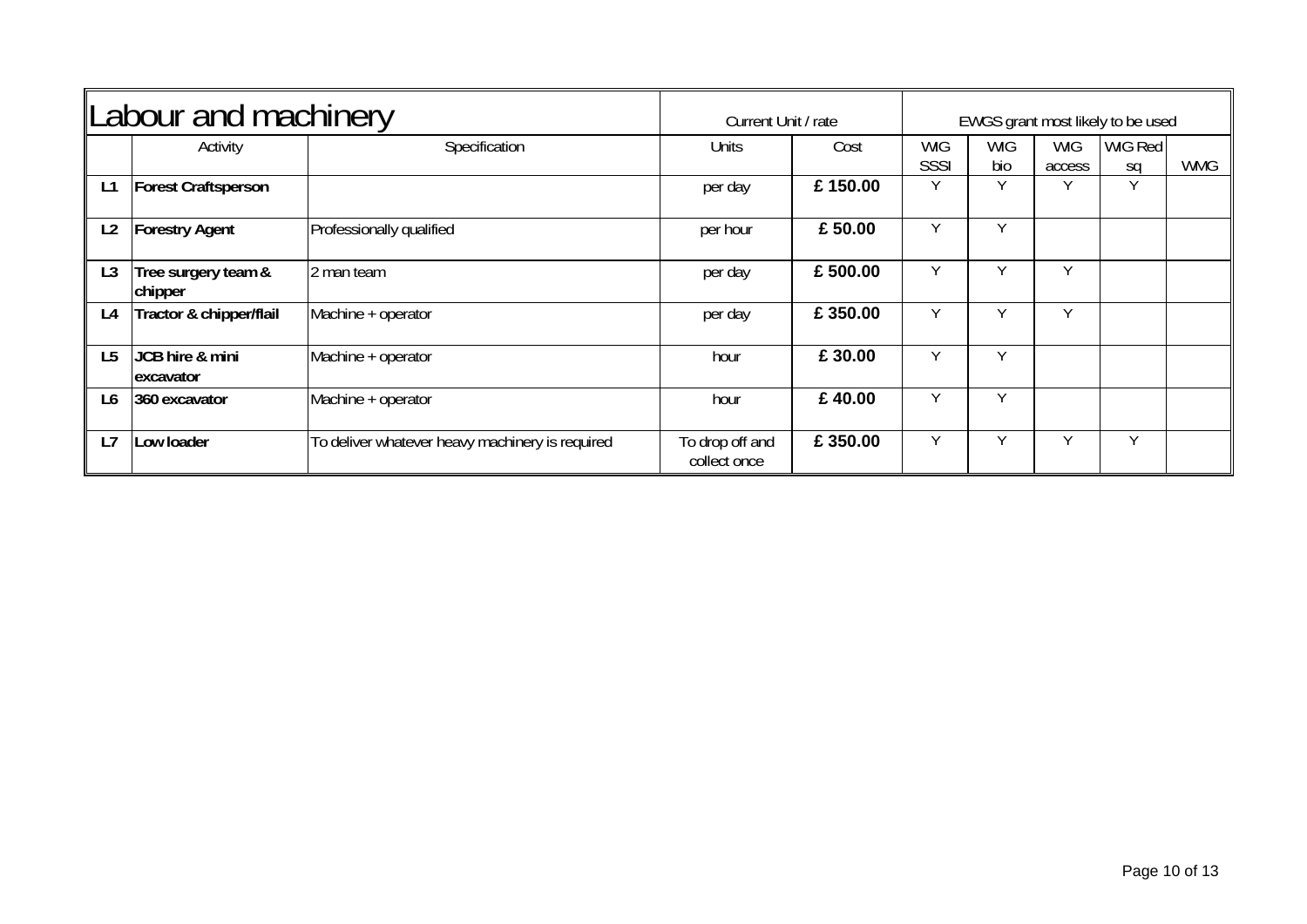|                | Vegetation Management                               |                                                                                                                               | Current Unit / rate |            | EWGS grant most likely to be used |                   |                      |                      |            |  |
|----------------|-----------------------------------------------------|-------------------------------------------------------------------------------------------------------------------------------|---------------------|------------|-----------------------------------|-------------------|----------------------|----------------------|------------|--|
|                | Activity                                            | Specification                                                                                                                 | Units               | Cost       | <b>WIG</b><br>SSSI                | <b>WIG</b><br>Bio | <b>WIG</b><br>access | <b>WIG Red</b><br>sq | <b>WMG</b> |  |
| V <sub>1</sub> | Open ground tree &<br>scrub machine cutting<br><7cm | Tree & scrub cutting. Material majority <7cm diameter,<br>cut with a flail mounted machine                                    | net hectare         | £500.00    | Y                                 | Y                 |                      |                      | V          |  |
| V <sub>2</sub> | Open ground tree &<br>scrub manual cutting<br><7cm  | Material majority <7cm diameter, manually cut                                                                                 | net hectare         | £800.00    | Y                                 | Y                 |                      |                      | Y          |  |
| V <sub>3</sub> | Open ground tree &<br>scrub machine cutting<br>>7cm | Material majority >7cm diameter, flailed with a mulcher                                                                       | net hectare         | £1,300.00  | Y                                 | Y                 |                      |                      |            |  |
| V <sub>4</sub> | Open ground tree &<br>scrub manual cutting<br>>7cm  | Material majority >7cm diameter, manually cut and left<br>to decay                                                            | net hectare         | £1,800.00  | Y                                 | Y                 |                      |                      |            |  |
| V <sub>7</sub> | Asulox application                                  | Asulox within woodland context                                                                                                | Hectare             | £ 250.00   | Y                                 | Y                 |                      |                      |            |  |
| V <sub>8</sub> | Stump treatment                                     | Chemical stump treatment                                                                                                      | Hectare             | £300.00    | Y                                 | Y                 |                      |                      |            |  |
| V <sub>9</sub> | Coppicing 30+ yrs since<br>last cut                 | Cut whole stool / whole area. Doesn't include fencing,<br>gapping up or layering                                              | Hectare             | £1,800.00  | Y                                 | Y                 |                      |                      |            |  |
| V10            | Coppicing <30 yrs since<br>last cut                 | Does not include fencing, gapping up or layering                                                                              | Hectare             | £1,200.00  | Y                                 | Y                 |                      |                      |            |  |
|                | V10a Coppicing small scale                          | No timber income; cut material needs to be cleared<br>from site                                                               | Hectare             | £ 2,400.00 | $\overline{Y}$                    | $\overline{Y}$    |                      |                      |            |  |
| V11            |                                                     | Ride management 2 zone 2 zone cutting - Cut central zone annually, and alternate<br>outer zones biannually. Ave ride width 5m | per km/yr           | £ 250.00   | Y                                 | Y                 |                      |                      | Y          |  |
| V12            |                                                     | Ride management 3 zone $ 3 \rangle$ zone cutting - as above with third zone cut on 5yr<br>cycle. Ave ride width 8-10m         | per km/yr           | £400.00    | Y                                 | Y                 |                      |                      | Y          |  |
| V13            | Grass cutting recreation<br>areas                   | Repeated mowing of open areas to maintain grass<br>generally below 10cm                                                       | Hectare / season    | £550.00    |                                   |                   | Y                    |                      |            |  |
| V14            | Path strimming                                      | Path strimming (3m wide) each pass                                                                                            | metre               | £0.23      |                                   |                   | Υ                    |                      |            |  |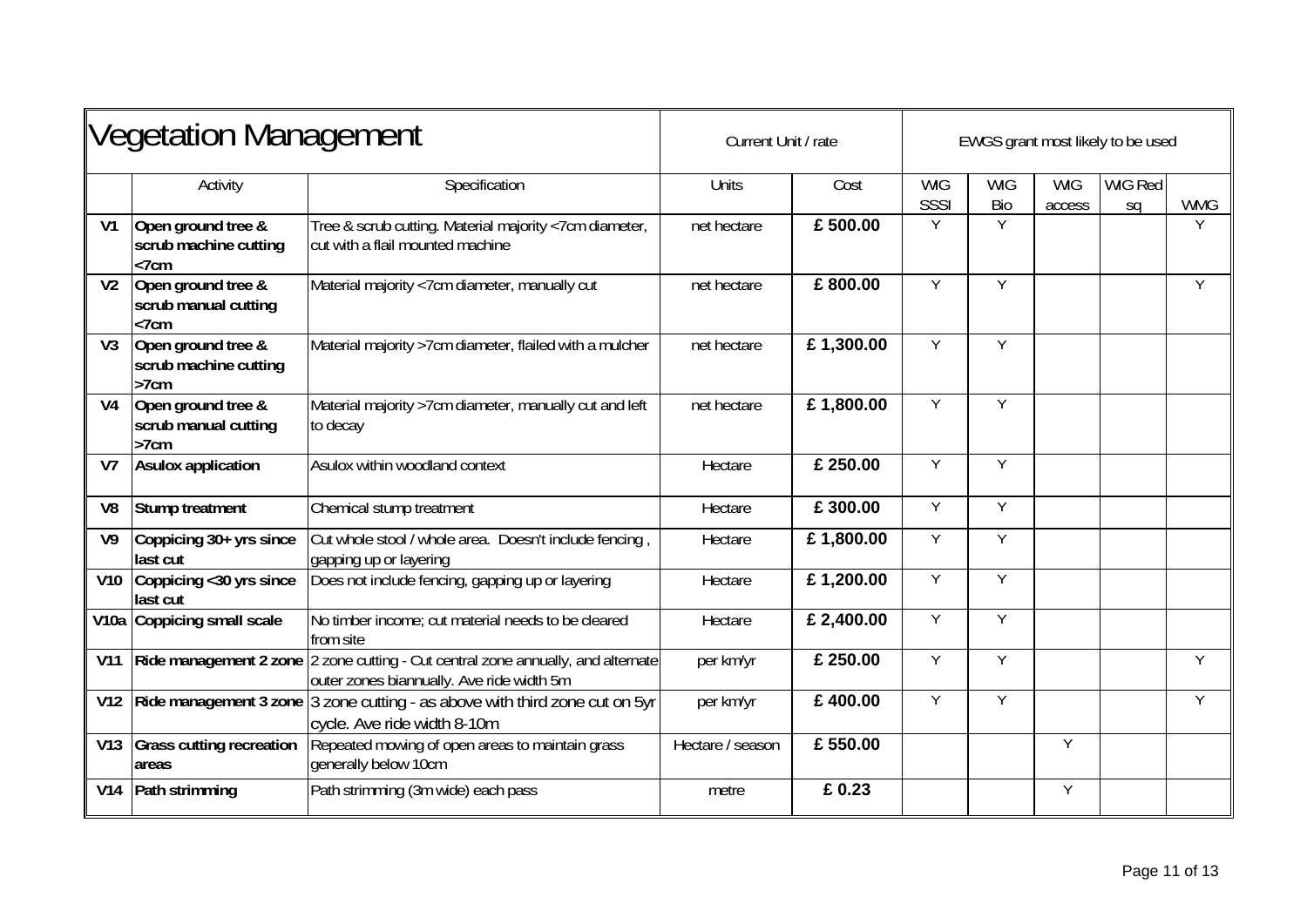| Vegetation Management (continued) |                                                                   |                                                                                                                                                 | Current Unit / rate |            | EWGS grant most likely to be used |                   |                      |                      |            |
|-----------------------------------|-------------------------------------------------------------------|-------------------------------------------------------------------------------------------------------------------------------------------------|---------------------|------------|-----------------------------------|-------------------|----------------------|----------------------|------------|
|                                   | Activity                                                          | Specification                                                                                                                                   | Units               | Cost       | <b>WIG</b><br>SSSI                | <b>WIG</b><br>Bio | <b>WIG</b><br>access | <b>WIG Red</b><br>sq | <b>WMG</b> |
| V15                               | Rhododendron control<br><7cm machine cut                          | Rhododendron control (see Practice Guide). Most<br>material less than 7cm diameter, cut with flail                                              | Hectare             | £500.00    | Y                                 | Y                 |                      |                      |            |
| V16                               | Rhododendron control<br>>7cm machine cut                          | Rhododendron control (see Practice Guide). Most<br>material greater than 7cm diameter, cut with flail                                           | Hectare             | £ 2,200.00 | Υ                                 | Υ                 |                      |                      |            |
| V17                               | Rhododendron control-<br>spray regrowth                           | Follow up respray of rhododendron regrowth                                                                                                      | Hectare             | £400.00    | Υ                                 | Υ                 |                      |                      |            |
| V18                               | Rhododendron control<br>difficult sites                           | Rhodo on very difficult sites - steep & inaccessible &<br>dense/large rhodo                                                                     | Hectare             | £3,800.00  | Y                                 | Y                 |                      |                      |            |
|                                   | V <sub>18a</sub>   Rhododendron control -<br>very difficult sites | Rhododendron cutting in extremely difficult sites - very<br>steep and inaccessible with large / dense<br>rhododendron. NW, SW & SE regions only | Hectare             | £5,000.00  | Υ                                 | Υ                 |                      |                      |            |
| V19                               | Ride management -<br>Removal of arisings                          | Removing arisings from ride management for<br>conservation purposes                                                                             | linear metre        | £0.60      | Υ                                 | Υ                 |                      |                      |            |
| V20                               | <b>Woodland hedge</b><br>management                               | Cutting, coppicing, layering, gapping up.                                                                                                       | Linear metre        | £5.00      |                                   |                   |                      |                      |            |
| V <sub>21</sub>                   | Tree pollarding                                                   | Pollarding of mature trees                                                                                                                      | Per tree            | £90.00     |                                   |                   |                      |                      |            |

| Special Funds  |          |                                                                                | Current Unit / rate |              | EWGS grant most likely to be used |                   |                      |                      |            |
|----------------|----------|--------------------------------------------------------------------------------|---------------------|--------------|-----------------------------------|-------------------|----------------------|----------------------|------------|
|                | Activity | Specification                                                                  | Units               | Cost         | <b>WIG</b><br>SSSI                | <b>WIG</b><br>bio | <b>WIG</b><br>access | <b>WIG Red</b><br>sa | <b>WMG</b> |
| Z1             |          | Special Fund - £1000 cost These costs can only be used for special funds where | Per £1000           | £1000.00     |                                   |                   |                      |                      |            |
| Z <sub>2</sub> |          | Special Fund - £100 cost the grant literature specifically says it can be used | Per £100            | £100.00      |                                   |                   |                      |                      |            |
|                |          | X100 Special Fund - £100 cost   To account for operational income e.g. timber  | Per £100 income     | $- E 100.00$ |                                   |                   |                      |                      |            |